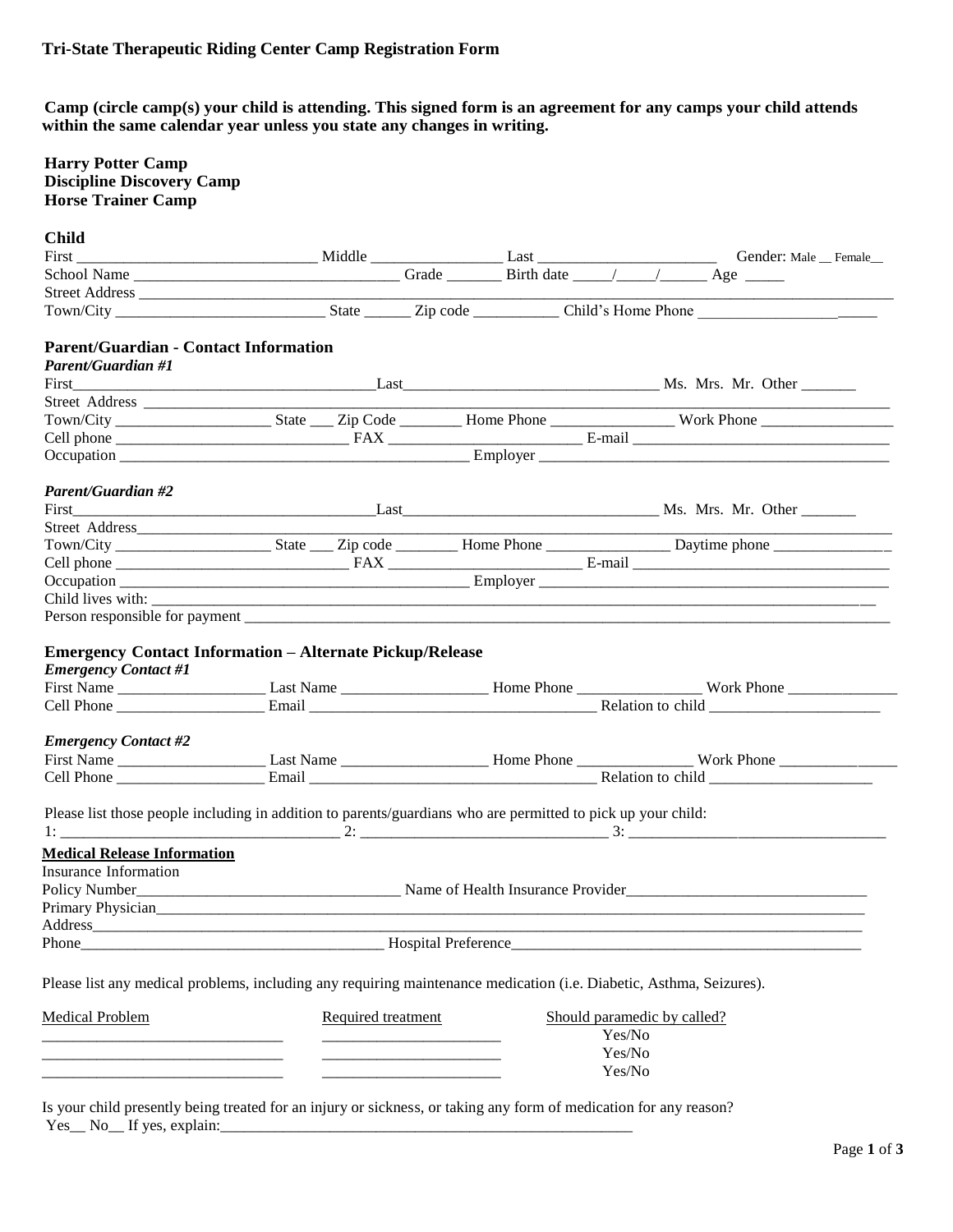# **Tri-State Therapeutic Riding Center Camp Registration Form**

Is your child allergic to any type of food or medication? Yes No If yes, explain:

Does your child require a special diet?

Yes No If yes, explain:

The purpose of the above listed information is to ensure that medical personnel have details of any medical problem which may interfere with or alter treatment.

### **In case of medical emergency contact:**

|            | Name | Phone # | Relationship to Child |
|------------|------|---------|-----------------------|
| Contact #1 |      |         |                       |
| Contact #2 |      |         |                       |
| Contact #3 |      |         |                       |

I understand that I will be notified in the case of a medical emergency involving my child. In the event that I cannot be reached, I authorize the calling of a doctor and the providing of necessary medical services in the event my child is injured or becomes ill.

Parent's/Guardian's Initials \_\_\_\_\_\_\_\_\_\_\_\_

I understand that the Tri-State Therapeutic Riding Center, its camp and/or staff will not be responsible for the medical expenses incurred, but that such expenses will be my responsibility as parent/guardian.

Parent's/Guardian's Initials \_\_\_\_\_\_\_\_\_\_\_\_

### **Please circle how you heard about the Tri-State Therapeutic Riding Center Camp.**

|  | Website | Woro<br>ി<br>Mouth. | . TSTRC<br>Program<br>. urrently 1n ° | :ebook<br>'ас | )thei |
|--|---------|---------------------|---------------------------------------|---------------|-------|
|--|---------|---------------------|---------------------------------------|---------------|-------|

### **Terms of Agreement**

#### **Photo Release**

I hereby give permission for my child to be photographed during the **Tri-State Therapeutic Riding Center**. I understand the photos will be used to keep a journal of activities, to share during power point presentations and/or reports to our donors and for promotional purposes including flyers, brochures, newspaper and on the internet. I understand that although my child's photograph may be used for advertising, his or her identity will not be disclosed, I do not expect compensation and that all photos are the property of Tri-State Therapeutic Riding Center.

Parent's/Guardian's Initials \_\_\_\_\_\_\_\_\_\_\_\_

The Tri-State Therapeutic Riding Center and its co-organizers are not responsible for lost or damaged personal property. All scheduled events are subject to change. I understand that no fees will be refunded or transferred unless a child is unable to participate due to an accident or illness per physician orders. Children's' photos and quotes may be used for publicity purposes. In case of an emergency, and if a family physician cannot be reached, I hereby authorize my child to be treated by Certified Emergency Personnel (i.e. EMT, First Responder, and/or Physician).

Guardian Signature: \_\_\_\_\_\_\_\_\_\_\_\_\_\_\_\_\_\_\_\_\_\_\_\_\_\_\_\_\_\_\_\_\_\_\_\_\_\_\_\_\_\_\_\_\_\_\_\_\_\_\_\_\_\_\_\_\_\_ Date: \_\_\_\_\_\_\_\_\_\_\_\_\_\_\_\_\_\_\_\_\_\_\_\_\_\_

Printed Name of Parent/Guardian: \_\_\_\_\_\_\_\_\_\_\_\_\_\_\_\_\_

**Liability Release**